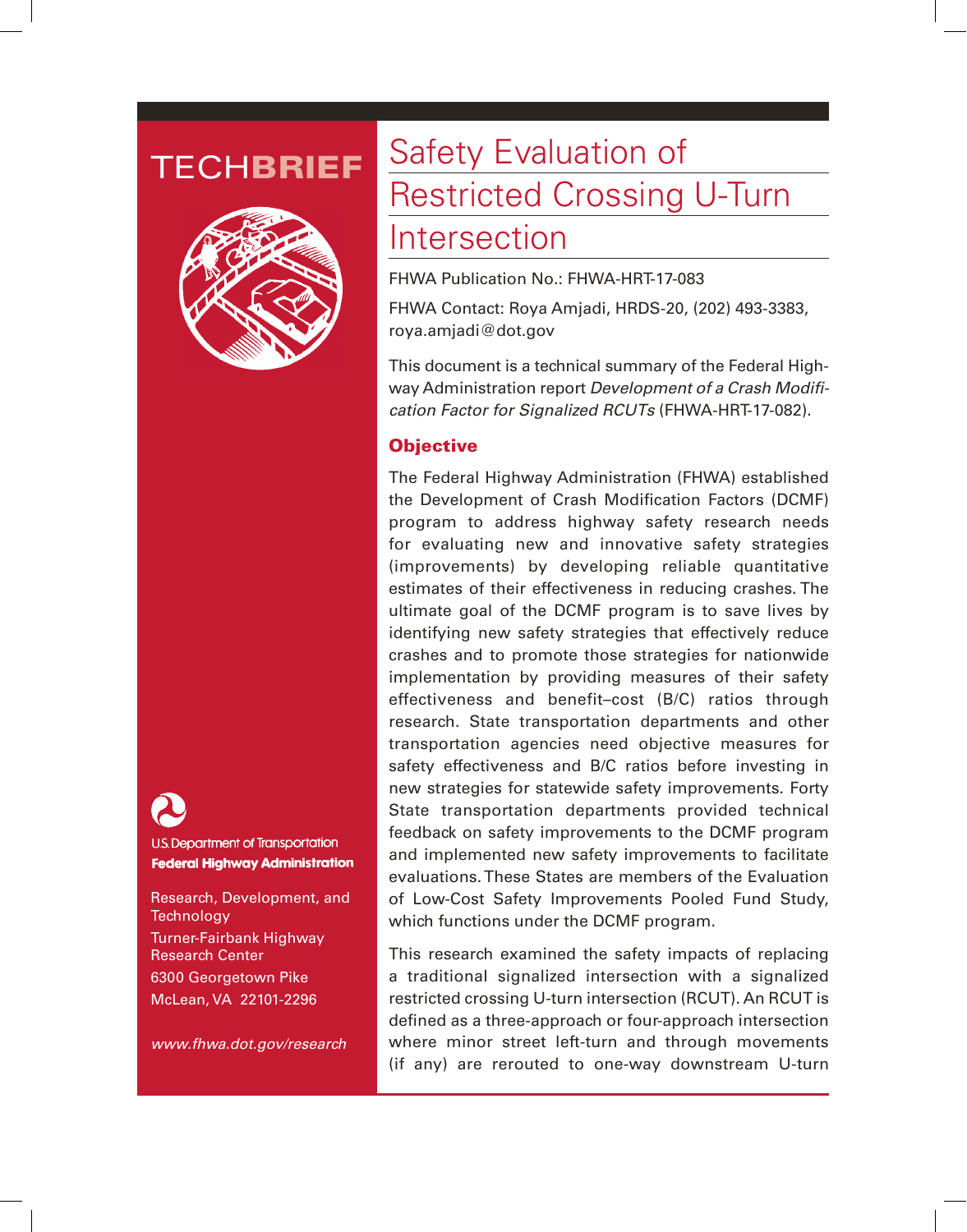crossovers. The objective was to estimate the safety effectiveness of this strategy as measured by crash frequency. The primary measures examined were based on total crashes and fatal and injury crashes. A further objective was to conduct a spatial patterns analysis, assessing notable clusters of crashes, as well as changes to crash types and day/night between the before and after periods.

While there are theoretical reasons that support the relative safety benefits of RCUTs as compared to conventional intersections, it is also possible that certain RCUT elements could diminish or negate these benefits. For example, signalized RCUTs involve a greater number of signals and require that some users travel longer overall distances. There is no known completed research on the safety of signalized RCUTs.

#### Introduction

RCUTs are also known as superstreets, J-turns, reduced conflict intersections, and synchronized streets. Ten States have installed more than 50 RCUTs since the late 1980s.<sup>(1)</sup> At least five States have installed signalized RCUTs—those at which the major street crossover(s) and U-turn crossover(s) are under the control of traffic signals. Studies have shown RCUTs to have advantages over traditional intersections in terms of travel time and delay, signal progression, pedestrian crossing, and transit service.

A literature review revealed that few research studies have focused on the safety effectiveness of RCUTs and none have focused on signalized RCUTs. The first of

three studies analyzing the safety effects of RCUTs at unsignalized intersections found that at 13 rural sites in North Carolina, stopcontrolled RCUTs replacing two-way stopcontrol intersections led to a reduction in total crashes between 27 and 74 percent, depending on the analysis method employed.<sup>(2)</sup> The number of fatal and injury, angle, and left-turn crashes decreased substantially with conversion to the RCUT design, while the number of sideswipe, rear end, and other crashes decreased slightly or increased. The second study, using nine sites in Maryland similar to those in North Carolina (with the exception of merge lanes and yield-control), found a 44-percent decrease in total crashes.<sup>(3)</sup> The third study found that stop-controlled RCUTs reduced total crashes by 35 percent and injury crashes by 54 percent in five rural sites in  $Missouri.<sup>(4)</sup>$ 

#### **Methodology**

This research examined the safety impacts of replacing traditional signalized intersections with signalized RCUTs. The objective was to estimate the safety effectiveness of this strategy as measured by crash frequency. The primary measures examined were based on total crashes and fatal and injury crashes. A further objective was to conduct a spatial pattern analysis, to assess notable clusters of crashes, as well as to identify changes to crash types and day/night between the before and after periods.

The project team derived a B/C ratio to evaluate the overall effectiveness. The evaluation of overall effectiveness included the consideration of the installation costs as well as benefits, characterized as crash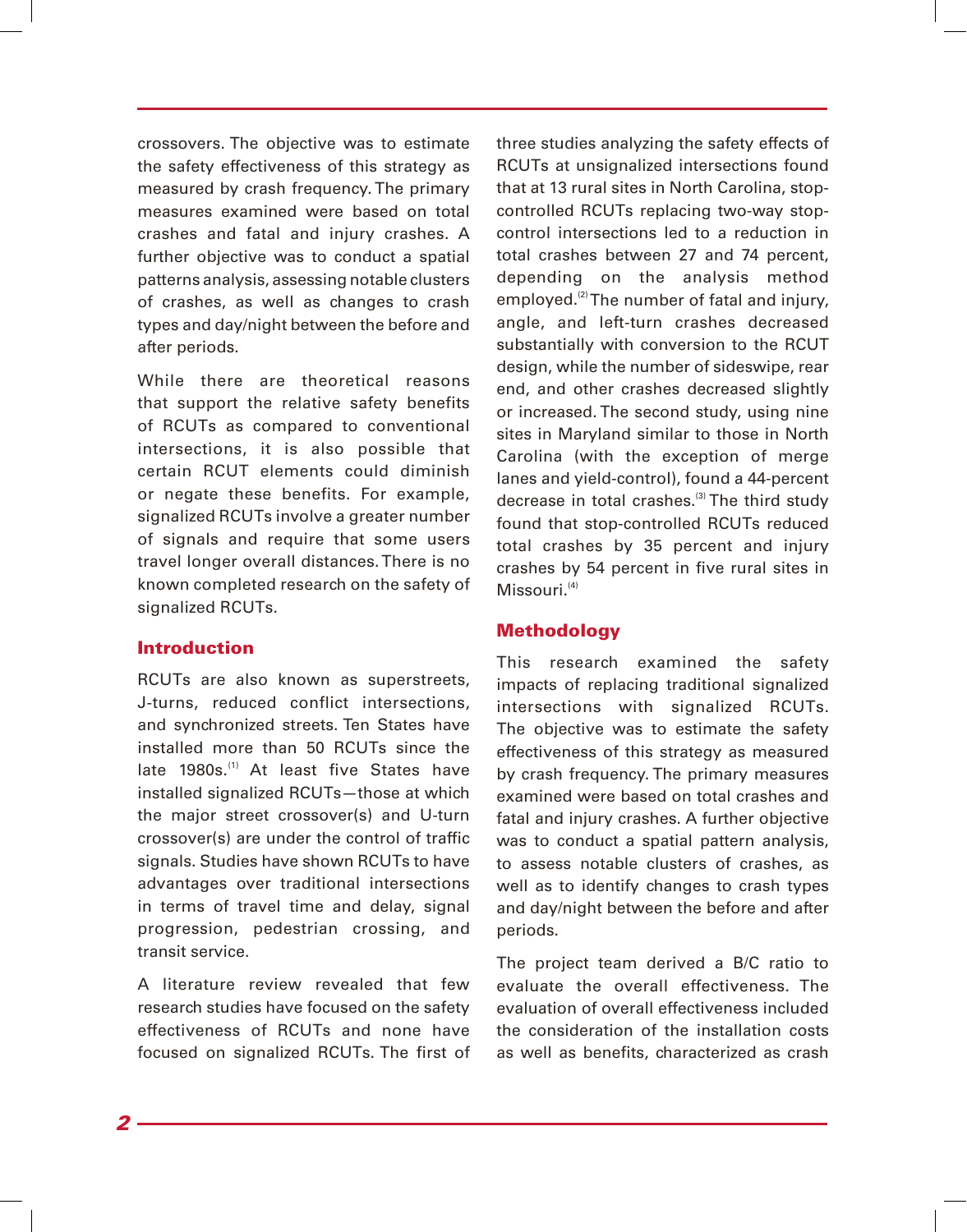savings (if any) and an estimate of the travel time savings experienced by motorists using the RCUT.

The project team selected the before-after analysis with comparison sites methodology for this evaluation. The method accounts for simultaneous event biases, which the project team thought to be the most threatening potential bias to the evaluation. Simultaneous event biases that could have been important include the recession of the late 2000s and development in the area of the study sites.

To account for simultaneous event biases, the project team used comparison sites as described by Hauer.<sup>(5)</sup> The team identified four potential comparison sites for each treatment site. Potential comparison sites were large surface street intersections (to ensure adequate sample sizes) near the treatment site (to ensure that the same events occurred at both places). Aerial photographs were reviewed to ensure the sites did not undergo any discernable treatment during the study period.

An empirical Bayes methodology was unnecessary in this case, because regression to the mean was not a serious threat to the validity of the analysis. The treatment sites were not chosen on the basis of any type of hazardous site identification process. Instead, the agencies selected the sites for RCUT installation primarily to relieve congestion. The project team collected data from 11 treatment sites in 4 States: Alabama, North Carolina, Ohio, and Texas. The treatment sites were all in suburban areas, on four-lane or sixlane divided arterials, and characterized by high-speed traffic and minimal crossing pedestrians.

The full report includes a detailed explanation of the methodology, including a description of how the estimate of safety effects for target crashes was calculated.

#### **Results**

The results for all crashes using comparison sites to adjust for potential simultaneous event biases are shown in table 1. Eight sites had crash modification factor (CMF) values less than 1.0, and three sites had CMF values greater than 1.0. For nine sites, the CMF estimate was more than one standard deviation away from 1.0. The group results showed CMF values less than 1.0. The CMF for all sites was 0.85 with a standard deviation of 0.16, so the CMF was less than one standard deviation away from 1.0 (i.e., the CMF is not statistically significant at the 95-percent confidence level).

Table 2 shows the results from the analysis of injury crashes using comparison sites. Note that some of the crash counts for groups of comparison sites do not match the sums of the component individual sites because comparison site data were not double counted. The CMF values were much like those in the previous table of results, with eight sites having CMF values less than 1.0 and three sites having CMF values greater than 1.0. The CMF for all sites, 0.78, was lower than that for all crashes. This result suggests signalized RCUTs may have a larger positive effect on injury crashes than on property damage only crashes. The CMF for injury crashes at all sites was greater than one standard deviation from a value of 1.0.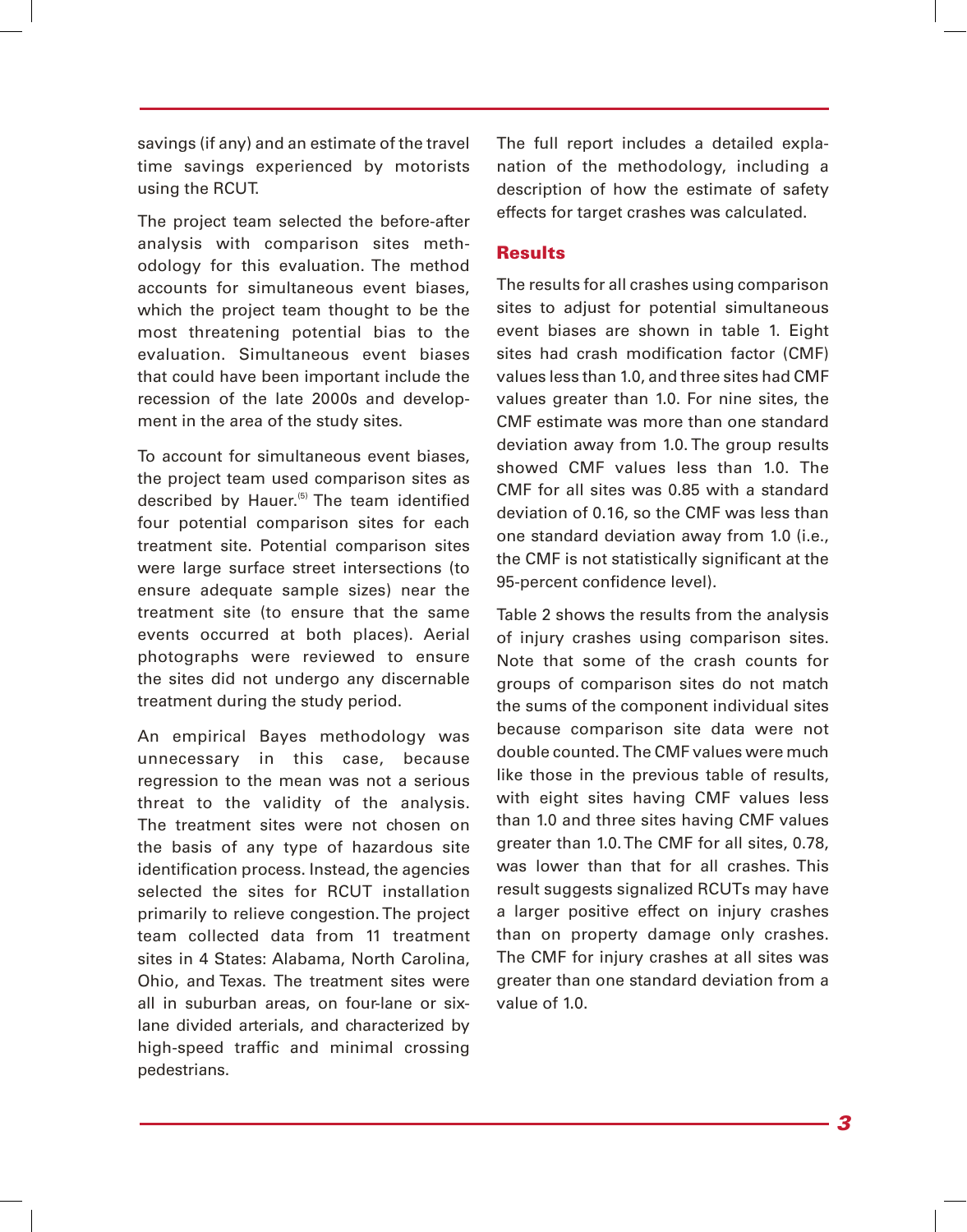| Table 1. Results from comparison site analysis of each site and groups of sites. |                                                                |                                                     |                                                           |                                                |        |            |                     |  |  |  |
|----------------------------------------------------------------------------------|----------------------------------------------------------------|-----------------------------------------------------|-----------------------------------------------------------|------------------------------------------------|--------|------------|---------------------|--|--|--|
| <b>Site</b>                                                                      | Before-<br><b>Period</b><br><b>Treatment</b><br><b>Crashes</b> | Before-<br><b>Period</b><br>Comp.<br><b>Crashes</b> | <b>After-Period</b><br><b>Treatment</b><br><b>Crashes</b> | <b>After-Period</b><br>Comp.<br><b>Crashes</b> | Var{w} | <b>CMF</b> | Std. Dev.<br>of CMF |  |  |  |
| AL-Plum                                                                          | 168                                                            | 228                                                 | 40                                                        | 104                                            | 0.0055 | 0.51       | 0.11                |  |  |  |
| <b>AL-Retail</b>                                                                 | 44                                                             | 253                                                 | 3                                                         | 97                                             | 0.0055 | 0.17       | 0.10                |  |  |  |
| <b>NC</b>                                                                        | 200                                                            | 232                                                 | 159                                                       | 264                                            | 0.075  | 0.64       | 0.18                |  |  |  |
| OH-Symmes                                                                        | 113                                                            | 194                                                 | 70                                                        | 78                                             | 0.0055 | 1.49       | 0.31                |  |  |  |
| OH-Tylersville                                                                   | 104                                                            | 129                                                 | 24                                                        | 50                                             | 0.0055 | 0.57       | 0.16                |  |  |  |
| OH-Hamilton-<br>Mason                                                            | 80                                                             | 79                                                  | $\boldsymbol{9}$                                          | 17                                             | 0.02   | 0.47       | 0.20                |  |  |  |
| TX-Evans                                                                         | 103                                                            | 69                                                  | 325                                                       | 175                                            | 0.0055 | 1.20       | 0.23                |  |  |  |
| <b>TX-Stone Oak</b>                                                              | 42                                                             | 53                                                  | 169                                                       | 168                                            | 0.0055 | 1.20       | 0.28                |  |  |  |
| <b>TX- New Guibeau</b>                                                           | 103                                                            | 158                                                 | 62                                                        | 185                                            | 0.0055 | 0.50       | 0.10                |  |  |  |
| TX-Shaenfield                                                                    | 81                                                             | 37                                                  | 82                                                        | 49                                             | 0.0055 | 0.72       | 0.19                |  |  |  |
| $TX-71$                                                                          | 156                                                            | 93                                                  | 16                                                        | 23                                             | 0.0055 | 0.39       | 0.13                |  |  |  |
| All AL                                                                           | 212                                                            | 481                                                 | 43                                                        | 201                                            | 0.029  | 0.44       | 0.11                |  |  |  |
| All OH                                                                           | 297                                                            | 396                                                 | 103                                                       | 199                                            | 0.0055 | 0.98       | 0.16                |  |  |  |
| <b>AIITX</b>                                                                     | 485                                                            | 410                                                 | 654                                                       | 600                                            | 0.022  | 0.88       | 0.15                |  |  |  |
| AL, NC, and OH                                                                   | 709                                                            | 1,109                                               | 305                                                       | 664                                            | 0.011  | 0.71       | 0.09                |  |  |  |
| All                                                                              | 1,194                                                          | 1,519                                               | 959                                                       | 1,264                                          | 0.036  | 0.85       | 0.16                |  |  |  |

Std. Dev. = standard deviation; AL = Alabama; NC = North Carolina; OH = Ohio; TX = Texas.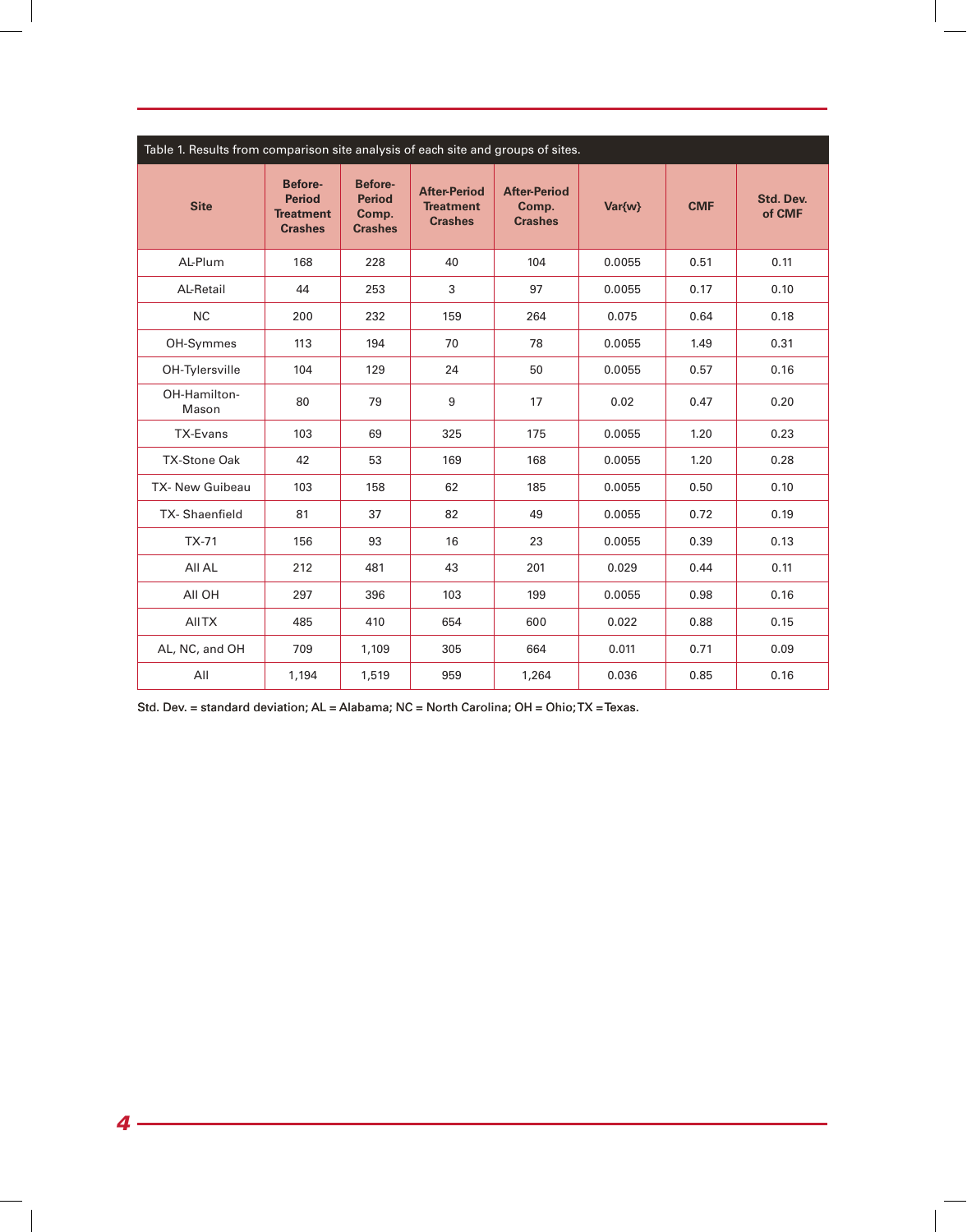| Table 2. Results from comparison site analysis of sites and groups of sites for injury crashes. |                                                                |                                                            |                                                           |                                                |        |            |                     |  |  |  |
|-------------------------------------------------------------------------------------------------|----------------------------------------------------------------|------------------------------------------------------------|-----------------------------------------------------------|------------------------------------------------|--------|------------|---------------------|--|--|--|
| <b>Site</b>                                                                                     | Before-<br><b>Period</b><br><b>Treatment</b><br><b>Crashes</b> | <b>Before-</b><br><b>Period</b><br>Comp.<br><b>Crashes</b> | <b>After-Period</b><br><b>Treatment</b><br><b>Crashes</b> | <b>After-Period</b><br>Comp.<br><b>Crashes</b> | Var{w} | <b>CMF</b> | Std. Dev.<br>of CMF |  |  |  |
| <b>AL-Plum</b>                                                                                  | 25                                                             | 28                                                         | 6                                                         | 13                                             | 0.0055 | 0.45       | 0.22                |  |  |  |
| <b>AL-Retail</b>                                                                                | 8                                                              | 15                                                         | 1                                                         | 6                                              | 0.0055 | 0.23       | 0.20                |  |  |  |
| NC                                                                                              | 91                                                             | 39                                                         | 33                                                        | 32                                             | 0.0055 | 0.41       | 0.12                |  |  |  |
| OH-Symmes                                                                                       | 48                                                             | 28                                                         | 31                                                        | 8                                              | 0.0055 | 1.90       | 0.75                |  |  |  |
| OH-Tylersville                                                                                  | 35                                                             | 83                                                         | 9                                                         | 32                                             | 0.0055 | 0.62       | 0.25                |  |  |  |
| OH-Hamilton-<br>Mason                                                                           | 22                                                             | 58                                                         | 3                                                         | 32                                             | 0.0055 | 0.22       | 0.13                |  |  |  |
| TX-Evans                                                                                        | 29                                                             | 21                                                         | 116                                                       | 60                                             | 0.0055 | 1.27       | 0.39                |  |  |  |
| <b>TX-Stone Oak</b>                                                                             | 17                                                             | 20                                                         | 61                                                        | 56                                             | 0.0055 | 1.13       | 0.39                |  |  |  |
| <b>TX- New Guibeau</b>                                                                          | 40                                                             | 31                                                         | 17                                                        | 32                                             | 0.0055 | 0.38       | 0.13                |  |  |  |
| TX-Shaenfield                                                                                   | 27                                                             | 16                                                         | 27                                                        | 28                                             | 0.0055 | 0.50       | 0.19                |  |  |  |
| $TX-71$                                                                                         | 71                                                             | 18                                                         | 11                                                        | $\overline{7}$                                 | 0.0055 | 0.33       | 0.15                |  |  |  |
| All AL                                                                                          | 33                                                             | 28                                                         | $\overline{7}$                                            | 13                                             | 0.0055 | 0.41       | 0.19                |  |  |  |
| AII OH                                                                                          | 105                                                            | 169                                                        | 43                                                        | 72                                             | 0.0055 | 1.06       | 0.25                |  |  |  |
| <b>AIITX</b>                                                                                    | 184                                                            | 106                                                        | 232                                                       | 183                                            | 0.0055 | 0.88       | 0.15                |  |  |  |
| AL, NC, and OH                                                                                  | 229                                                            | 236                                                        | 83                                                        | 117                                            | 0.0055 | 0.63       | 0.11                |  |  |  |
| All                                                                                             | 413                                                            | 357                                                        | 315                                                       | 306                                            | 0.068  | 0.78       | 0.20                |  |  |  |

Std. Dev. = standard deviation; AL = Alabama; NC = North Carolina; OH = Ohio; TX = Texas.

### Spatial Patterns

The crash data obtained for this evaluation specified location well enough to allow for a spatial patterns analysis. Notable clusters of crashes included the following:

- AL-Plum: Clusters of rear-end crashes southbound on the major street.
- NC: Large clusters of rear-end crashes in both directions of the major street.
- OH-Symmes: A cluster of rear-end crashes northbound on the major street and a cluster of rear-end crashes eastbound on the minor street.
- OH-Tylersville: Smaller clusters of rearend and sideswipe crashes in both directions on the major street.
- TX-Evans: Large clusters of rear-end crashes in both directions of the major street; a cluster of sideswipe crashes northbound on the major street; and a cluster of crashes involving northbound left-turn vehicles.
- TX-Stone Oak: Large clusters of rear-end crashes on the major street southbound.
- TX-New Guibeau: Clusters of rearend crashes northbound on the major street, on the side with the stem of the T-intersection.
- TX-Shaenfield site: Clusters of rear-end crashes in both directions on the major street; notable clusters of sideswipe and fixed object crashes southbound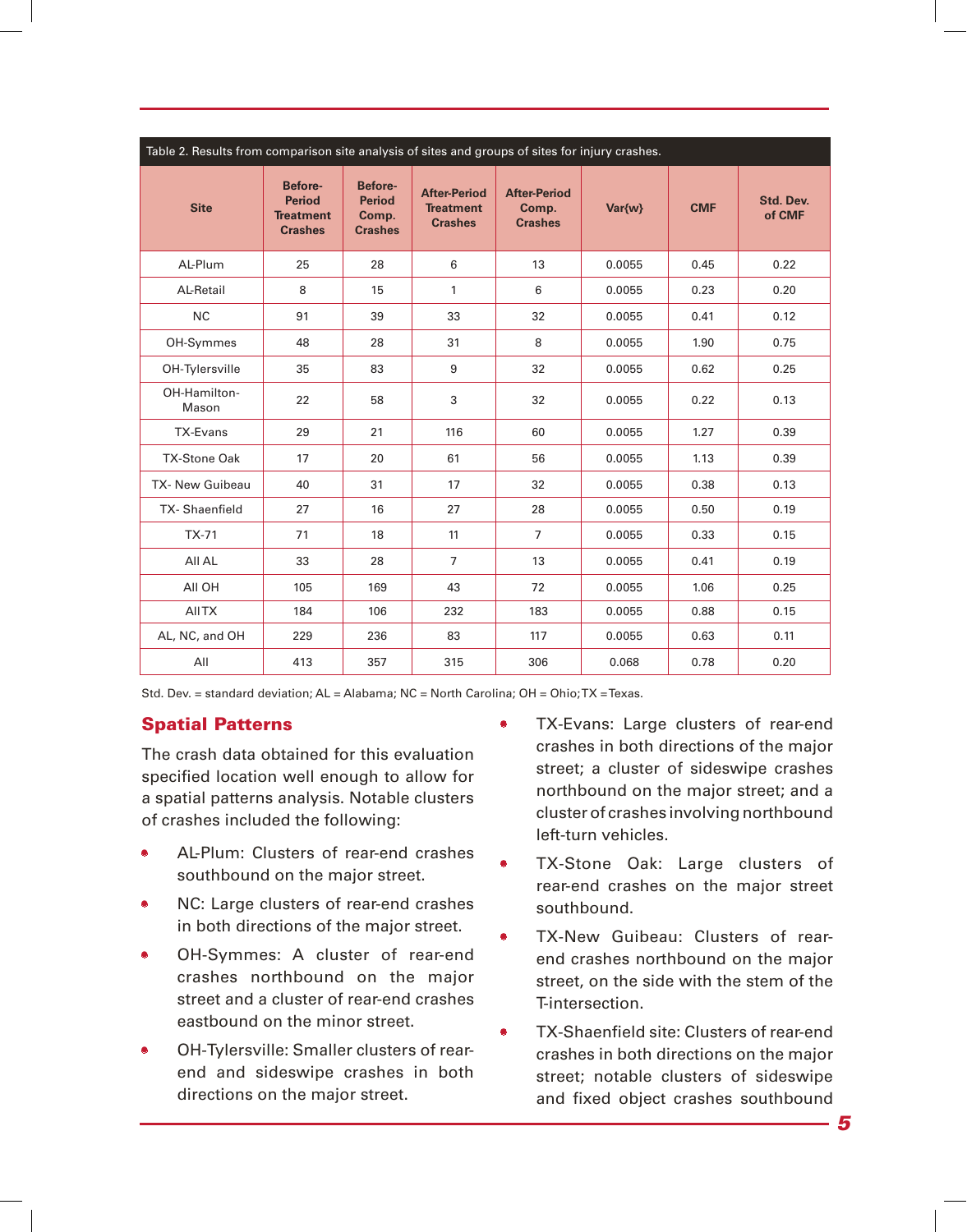on the major street on the side with the stem of the T-intersection.

Thus, with a few exceptions, the crash data mostly showed clusters of rear-end crashes occurring at the RCUT sites. These patterns are somewhat different from those seen at typical conventional intersections, which would tend to feature more prominent clusters of turning and angle crashes.

### Other Variables

The collected data allowed for examination of other variables besides severity and location. Several important changes occurred at sites between the before and after periods, including the following:

- AL-Plum: The crash type changed drastically, from 68.5 percent "right rear angle" crashes in the before period to 52.5 percent "rear-end center" in the after period.
- AL-Plum: The percentage of daylight crashes decreased from 74.4 to 60.
- AL-Plum: The percentage of crashes in the rain decreased from 20.2 to 7.5.
- NC: The percentage of "left-turn, same roadway" crashes decreased from 29 to 10.7.
- OH-Symmes: The percentage of fixedobject crashes increased from 0 to 10.
- OH-Symmes: The percentage of wet crashes increased from 32.7 to 45.7.
- OH-Tylersville: The percentage of angle crashes decreased from 15.4 to 4.2.
- OH-Tylersville: The percentage of wet crashes decreased from 26 to 12.5.
- TX-Evans: The percentage of "same" direction, both going straight, rearend" crashes increased from 11.7 to 22.8.
- TX-Evans: The percentage of "dark, no light" crashes decreased from 15.5 to 4.9.
- TX-New Guibeau: The percentage of "same direction, both going straight, sideswipe" crashes increased from 2.9 to 16.1, while the percentage of "same direction, one straight, one stopped" crashes decreased from 57.3 to 38.7.
- TX-Shaenfield: The percentage of "same direction, both going straight, sideswipe" crashes increased from 2.5 to 19.5, while the percentage of "same direction, one straight, one stopped" crashes decreased from 60.5 to 24.4.
- TX-Shaenfield: The percentage of "dark, lighted" crashes increased from 13.6 to 29.3.

The most prominent changes with RCUT installation appear to be decreases in angle crashes and increases in sideswipe crashes.

### Economic Analysis

For the purposes of the economic analysis, the assumed treatment is the installation of a signalized RCUT. The property damage only crash CMF was 0.85, equivalent to the total crash CMF in table 1. The injury and fatal crash CMF was 0.78, per table 2. The costs included construction of the RCUT and maintenance of the extra traffic signals required by the RCUT. The project team obtained installation costs for 9 of the 11 installation sites, which resulted in an average \$354,000 annualized construction cost. When added to the annual maintenance cost for three extra signals at \$15,000, this yielded a total annualized RCUT cost of \$369,000. The service life is 20 years for RCUTs, like other intersection improvements.<sup>(6)</sup>

Benefits included fewer crashes and shorter travel times. The project team assumed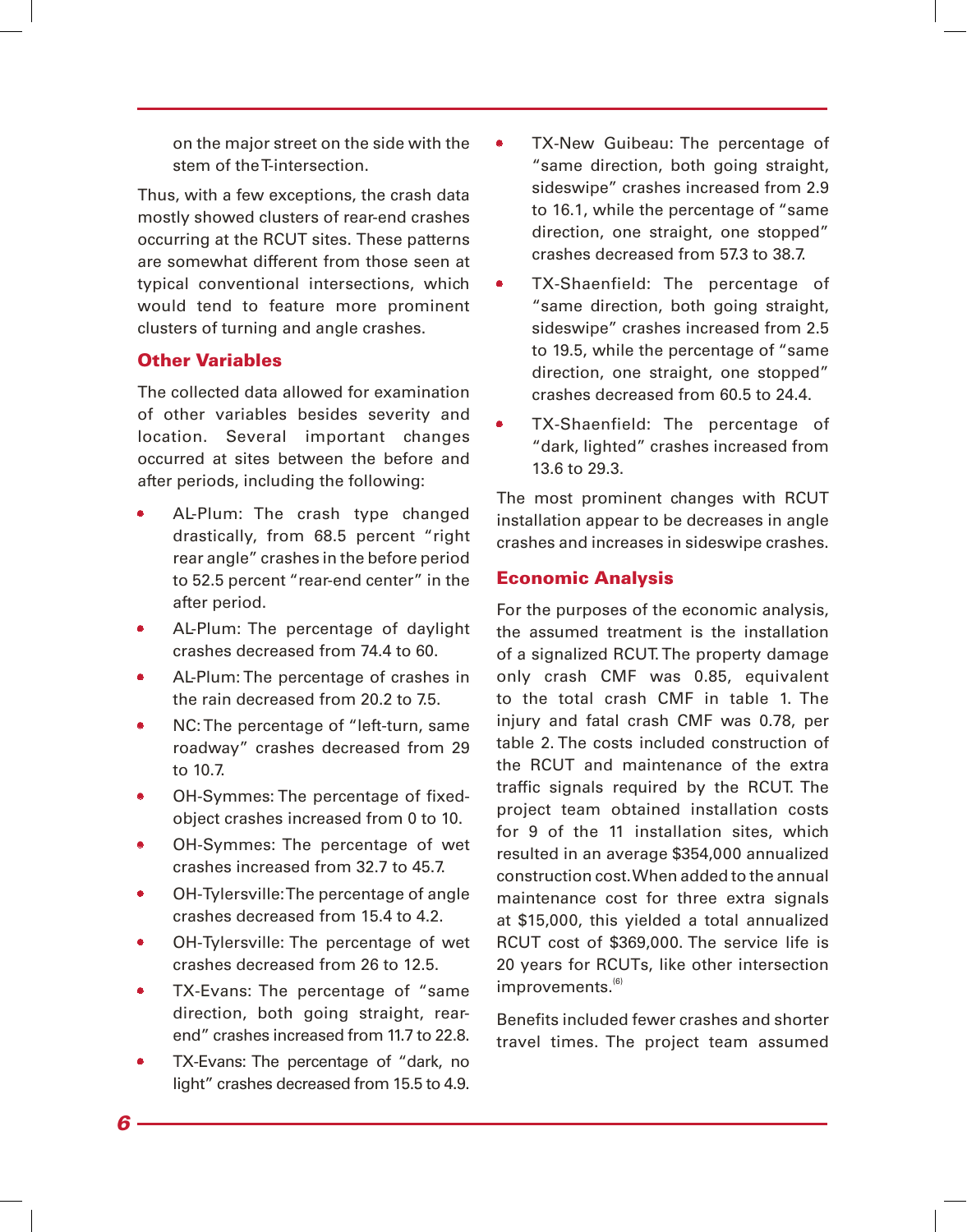the following for computing operational benefits:

- On average, the RCUT major street carries 52,000 vehicles per day.
- On average, the RCUT minor street carries 10,000 vehicles per day.
- There is no traffic growth during the analysis period.
- Thirty percent of daily traffic occurs during the four peak hours of the day.
- The RCUT saves 20 seconds per vehicle during the 4 peak hours of the day and has no net operational effect at other times of the day, in line with previous estimates of the effects of signalized  $RCLJTs.$ <sup>(1)</sup>
- Time savings are valued at \$15 per hour, in line with typical economic analyses.
- There are 250 working days per year that experience time savings.

The project team assumed the following costs for computing the safety-based benefits:

- The property damage only crash cost in 2014 was \$18,000.<sup>(7,8)</sup>
- The injury and fatal crash cost in 2014 was \$384,000. (7,8)

For benefits, using several of the assumptions above, the project team estimated the operations to save 103 hours of motorist time per work day, which equates to \$388,000 per year. The safety benefit was a savings of 3.0 propertydamage-only crashes per year and 2.3 injury and fatal crashes per year, which results in an annual monetary savings of \$948,000.

The B/C ratio was 2.6:1 considering the safety benefits only and 3.6:1 considering the safety and operational benefits. With the U.S. Department of Transportation recommended sensitivity analysis, this value could range from 1.5:1 to 3.6:1 considering the safety benefits only and 2.5:1 to 4.7:1 considering safety and operational benefits.(8)

#### Summary and Conclusions

The objective of this study was to undertake a rigorous before–after evaluation of the safety effectiveness, as measured by crash frequency, of signalized RCUTs. For most individual sites and groups of sites examined, odds ratio tests showed there were high-quality comparison sites available, which enhanced the strength of the analyses. Therefore, this evaluation determined the following as the best general estimates of CMFs (and their corresponding crash reduction factors (CRFs)) for conversion of a conventional intersection to an RCUT intersection:

- Overall crashes: CMF = 0.85  $(CRF = 15$  percent).
- Injury crashes:  $CMF = 0.78$  $(CRF = 22$  percent).

The standard deviations of the CMFs were 0.16 and 0.20, respectively. This indicates that the CMF for overall crashes was not significantly different from a neutral value of 1.0.

At the individual site level of analysis, 8 of the 11 sites showed decreases in overall and injury crashes after RCUT installation. The three sites with increases (OH-Symmes, TX-Evans, and TX-Stone Oak) were the only treatment sites with three lanes on both minor street approaches. The only other treatment sites with three lanes on minor street approaches were TX-Shaenfield, a T-intersection, and the other two Ohio sites with three lanes on one minor street